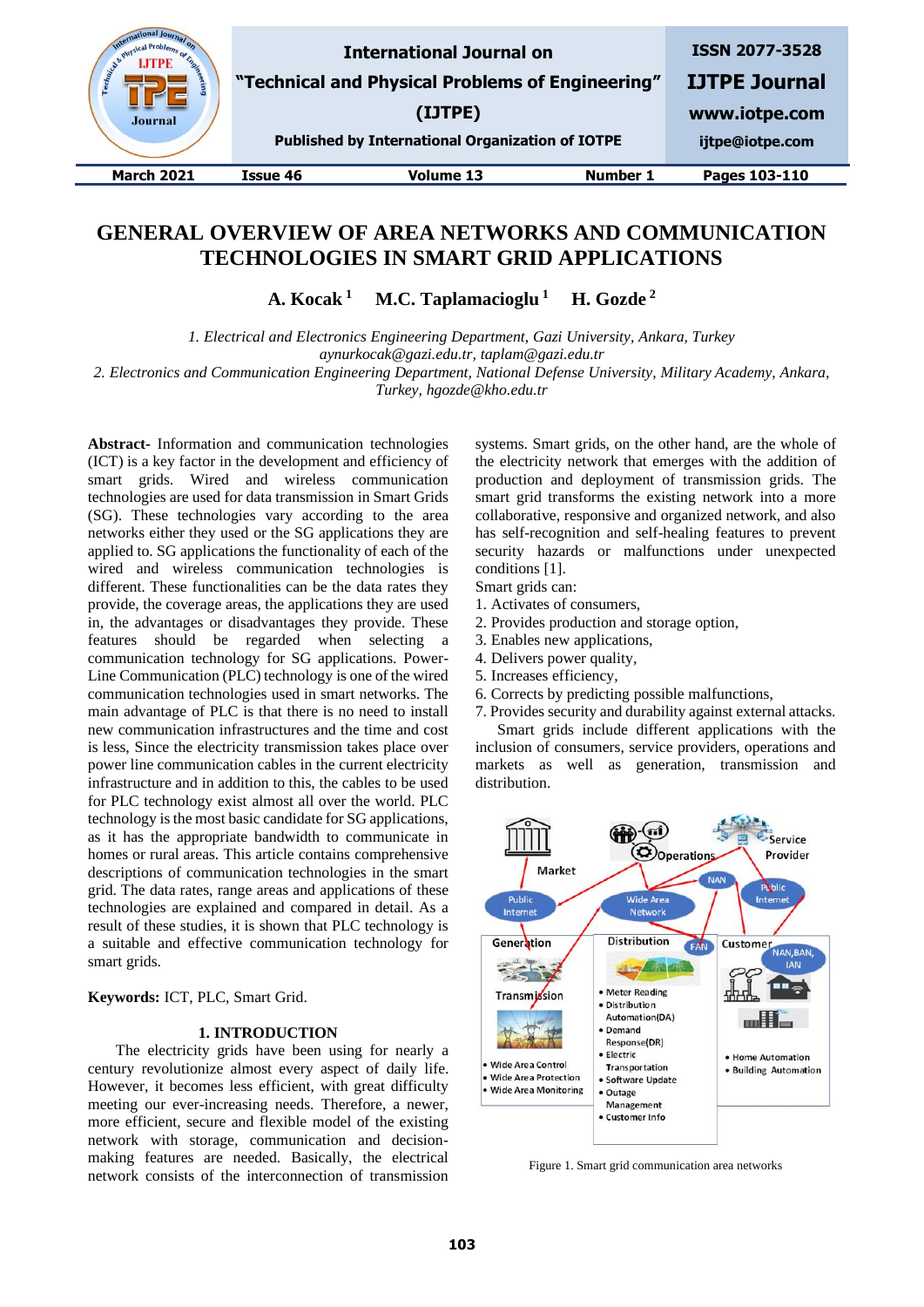Intelligent Grid communication comprises Home Area Networks (HANs), Building Area Networks (BANs), Industrial Area Networks (IANs) and Wide Area Networks (WANs). HANs is the node used by home devices to communicate. NAN dwell of numerous HANs. It transmits the measurement input to the input densifier and the control data to the HANs. WAN's task is to communicate with data centers. Existing meters in the HAN attach smart devices to each other and then attach to the portal. In NAN, measurement portal attaches to form a wireless network. WANs attach utility and distribution control systems to portal.

# **2. COMMUNICATION APPLICATIONS IN SMART GRID**

There are many applications that can use HAN, NAN, or a consolidation of these networks. The US Department of Energy (DOE) stated that smart grid applications can be divided into subcategories [2]. Subcategories are hoped to have various QoS requirements such as high security, high reliability, bandwidth and latency. It is possible to increase performance in HAN, NAN and WAN by using crosslayer approaches. For all that, the describe of routing protocols is critical for supplying most applications' requirements.

# **2.1. Advanced Measurement Infrastructure**

Advanced Measurement Infrastructure (AMI) provides bidirectional communication between smart systems and auxiliary systems. This infrastructure provides automatic visual reading of meters instead of the function known as manpower or meter reading [3]. This communication is realized by the combination of systems such as sensors, computer hardware and tracing system. The communication network obtained by AMI serves the combination and distribution of data. AMI is also an Information Technology (IT) infrastructure. Accessibility, number of customers, data rate and time delay are important factors in AMI's choice of communication technology. AMI usage also provides advantages such as reading cost, real-time consumption information, multiservice, multi-vendor service.

#### **2.2. Demand Response**

Demand Response (DR) system can instantly change the electric consumption depending on the loads in the distribution systems. Service companies supply Real Time Pricing (RTP) for customers. RTP adjusts customers' electricity usage according to the supply-demand balance. Hence, the existing power usage will be maximized and system efficiency will be increased. Utilities have some functions such as changing consumption time, reducing the likelihood of system failure and reducing cost. With these features, it can manage the power conditions in the network. Customers can plan their electricity consumption using smart devices that can communicate with smart meters through the management interface. In addition, customers also install Distributed Energy Sources (DEK) and energy holding gadgets in their areas to handle outgrowth electricity back [4]. DR systems need AMI infrastructure and area networks to achieve these features.

#### **2.3. Electric Transportation**

Renewable energy sources are very important as they prevent the use of fossil fuels as well as reduce pollution [5]. Fully charged electric vehicle (Plug-in Electric Vehicle-PEV) or plug-in hybrid electric vehicle (PHEV) attracts great interest from vehicle manufacturers in terms of the development of the infrastructure of zero-emission vehicles. Electric vehicles (EVs) use electrically rechargeable batteries in electric motors instead of using fossil fuels like other vehicles. In order to charge the EV's tank, a connection to the smart grid is required. This situation is valued as Grid to Vehicle (G2V) spill and can exist anywhere there are charging facilities. Also, there may be a situation such as Vehicle to Network (V2G) flow [6]. In this case, an EV is connected to the grid as needed and an electrical flow can occur from the vehicle to the grid. In this way, the smart grid can be fed from electric vehicles. Effective data communications are required to perform this exchange. The necessary communication can take place with HAN or NAN when the vehicle is connected to a station or parked.

Simultaneous charging of large numbers of clubfeet creates some difficulties. One of these difficulties is power. In the charging state, a lot of capacity will be required to the grid and to keep this load balanced, the charging times of the vehicles must be changed synchronously with the load or RTP signals on the grid. This also applies to V2G streaming. In order to use PEV batteries as feeders in case of high demand, electrical transport applications must contact with the PEVs and send their loading times and RTP data.

#### **2.4. Distributed Energy Resources (DER) and Storage**

In addition to generation, electric supply in smart grids is provided by distributed energy resources (DERs) in transmission, distribution and end-user systems. Connecting the DERs to the power grid is called mass generation. The traditional distribution grid has unidirectional power flow, which makes the deployment network very complex. DERs can store surplus electricity or energy from renewable sources for later use. In this case, DERs play an active role in both energy storage and making the supply-demand decisions of the end users. The stored energy can be used as substitute funs in the event of excess supply or power outages, to bolster DR changes or to sell the stored energy to the electricity market. HAN or NANs are needed to provide this type of communication.

Communication technologies propose a reliable and safe monitoring and control concept for DERs. For this, communication and information need to be standardized. The IEC 61850 standard has been augmented to include the tracing and manage of DERs.

#### **2.5. Distributed Network Management**

The existing distribution networks cannot be controlled and monitored manually due to their complex structure. A deployment management system (DMS) is needed to eliminate this situation and to report anomalies in the system. DMS is an Information and Communication Technology (ICT) based system for managing real-time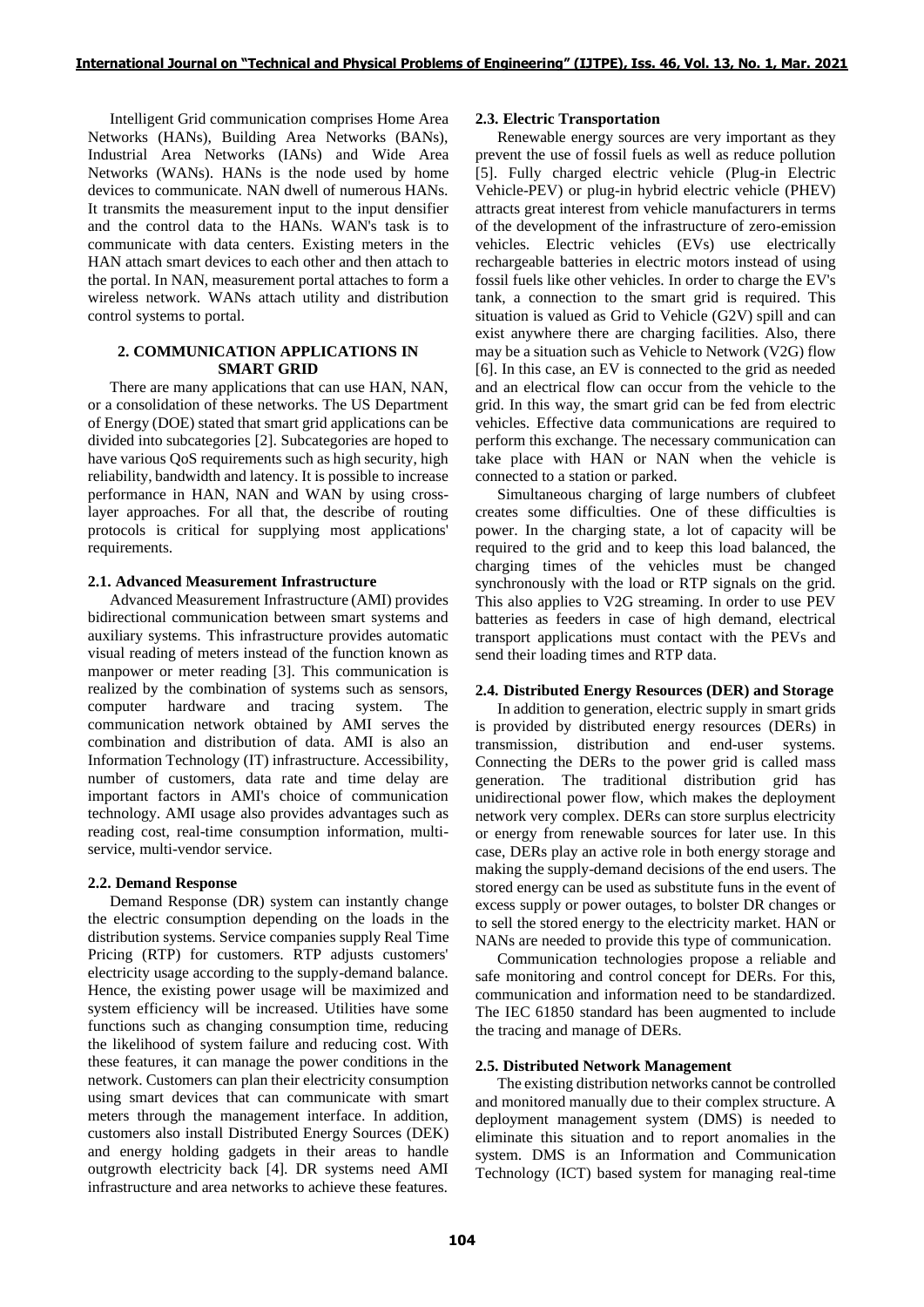network working. Data exchange in DMS is made possible by connecting to a WAN.

DMS is basically using Supervisory Control and Data Acquisition (SCADA) systems. Substations are monitored by SCADA, but SCADA data are not available in other systems, so manual coordination is required. DMS is needed to provide data exchange between creatures in existing distribution networks.

The most important requirements for DMS to provide total administration and overhaul functions for the deployment network and connected with real-time systems are reliable and seamless communication, strong integration capability and interoperability in real-time systems. Also, DMS needs 9.6–100 kbps bandwidth for reliable data communication and a delay of 100 ms to 2 s is required [2].

# **2.6. Wide Field Situational Awareness**

Wide area situational awareness (WASA) defines as a range of technology integrations for power system monitoring and a general and dynamic protection for grid operation. WASA is the basic need to provide reliability, security and operability between a wide variety of connected devices in smart grids, as well as to solve a problem that threatens reliability and security in the event of an abnormality such as an interruption in the power supply. Considered as WASA technology, synchro phasors are responsible for measuring different mediums of the power system also facilitating comparison of some different in real time to provide an encryption of the entire power circuit at the same time.

WASA uses many technologies to transfer information. It gathers information for the current situation from transmission networks and electrical substations. This information is in milliseconds and very high frequency data. The collected grid is used to optimize the network devices and power grid interruption in a case of any problem. Information generally moves through NAN and WAN. Wide Area Monitoring Systems (WAMS) are divided into two: Wide Area Control Systems (WACS) and Wide Area Protection Systems (WAPS). WACS and WAPS extend broadband to provide scheduling demands [6].

#### **3. HAN, NAN, WAN**

A power layer that serves smart grids, power production, conduction, distribution, and consumer grids; a power check bed that includes smart grid tracing, control and administration actions; a communication layer providing bidirectional communication in the smart grid environment; Data privacy, data integrity, authentication and usability consists of a security layer and the application layer that considers applications to consumers and services, taking into account the data substructure.

The communication layer in smart networks, is one of the layers used in smart grid applications. This layer provides communication between applications or between smart devices and the customer. Communication is basically divided into 3 groups.

1. Home Area Network (HAN) / Building Area Network (BAN) / Industrial Area Network (IAN)

2. Neighborhood Area Network (NAN) / Field Area Network (FAN)

3. Wide Area Network (WAN)

Field networks providing contact for smart grid applications are determined according to their input transmission rates and the maximum distances they will ensure for communication. The summary of this divergence is presented in Table 1.

Table 1. Communication applications data rates and ranges

| Communication<br>Applications | Range           | Data Rate          |
|-------------------------------|-----------------|--------------------|
| HAN<br>BAN<br>IAN             | $1-100$ m       | $1-100$ Kbps       |
| NAN<br>FAN                    | $100 m - 10 km$ | 100 Kbps - 10 Mbps |
| WAN                           | $10-100$ km     | 10 Mbps - 1 Gbps   |

## **3.1. Home Area Network (HAN), Building Area Network (BAN), Industrial Area Network (IAN)**

HAN, BAN, IAN applications send information received from smart devices in home and indoor applications to the control in the customers' network. it also transmits the information received from the customer to smart devices. The use of high frequency is not required to transfer this data, and also all applications are carried out in residential / commercial / industrial buildings. For these applications, communication technologies need range up to 100 m and data rate up to 100 kbps are sufficient. These communication technologies can be ZigBee, Z-wave, PLC, Bluetooth and Ethernet.

HAN provides communications for home equipment. These equipment are home appliances that can send and receive signals from smart meters, indoor screens and home energy management systems. Home devices can send power readings for AMI implementation using HAN networks. It also enables HANs DR implementation and home automation networks for tracing and control implementations. BAN and IAN are used by customers for building automation, heating, ventilation, and other industrial energy management applications.

Communication for HAN, BAN, IAN is provided by wired technologies as it allows devices to be connected and disconnected flexibly and reduces installation cost. In addition, wireless technologies can be susceptible to interference from the presence of reflective surfaces in the home and various wireless device distributions.

### **3.2. Neighborhood Area Network (NAN) / Field Area Network (FAN)**

NAN / FAN applications are used in implementations such as DR and deployment automation (DA). In smart grid implementations using NAN and FAN networks, data is transmitted bidirectionally from the customer to the substation or from the substation to customers. Thus, communication technologies that will provide a coverage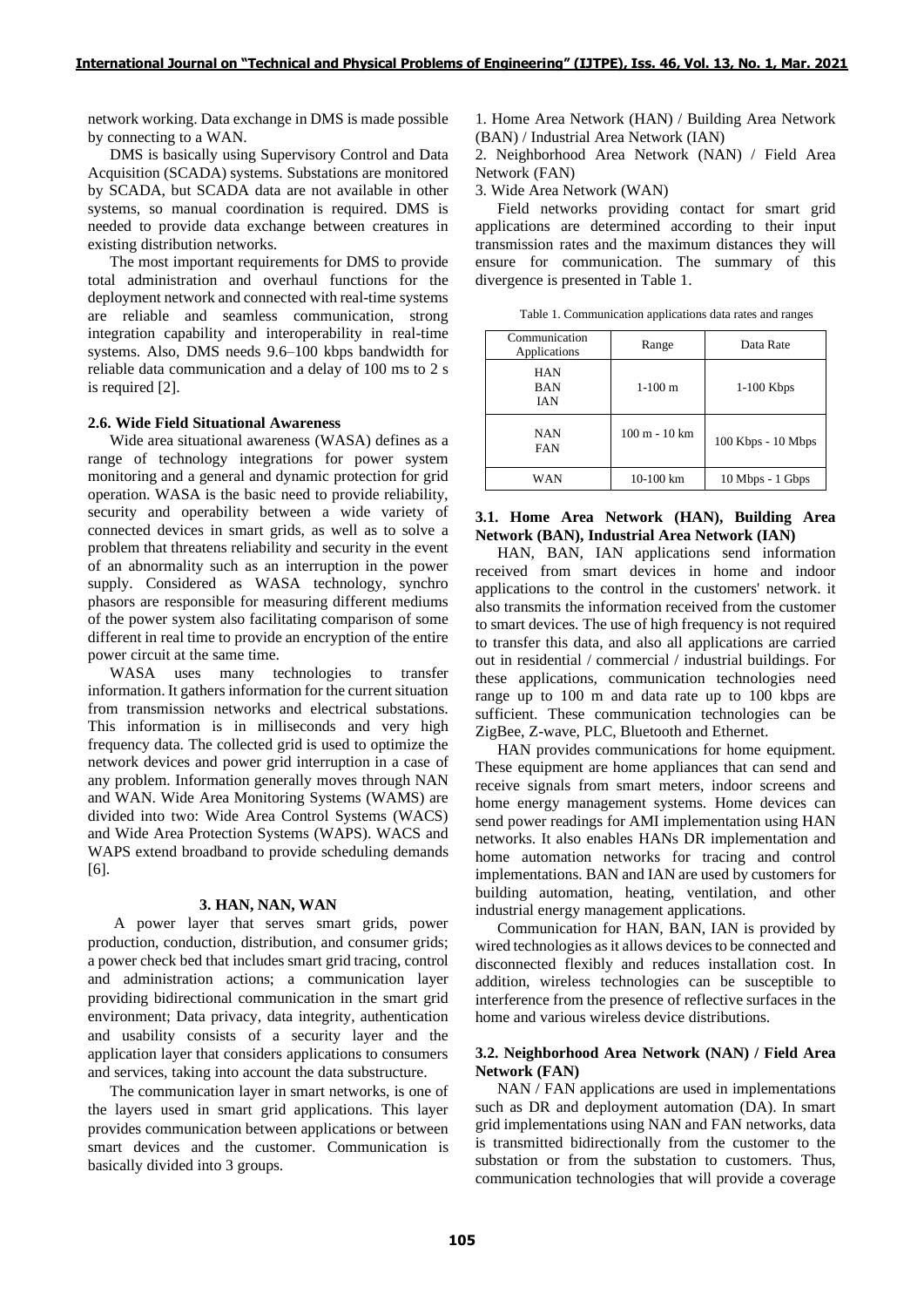area of up to 10 km and a data rate between 100 kbps - 10 Mbps are used in applications. These technologies are wired technologies and wireless technologies such as ZigBee, WiFi, PLC, Digital Subscriber Line (DSL), WiMAX, cellular or coaxial cable.

NANs provide communication between the building area network and WANs. Thus, the data collected from the customers in the neighborhood is transmitted to the electricity distribution companies. FANs are the state of NAN of smart electronic devices connected to field devices. FANs have low bandwidth and are suitable for reliable data communication. In addition to applications such as DR, DA, smart metering, load management, applications such as meter reading, electrical transport, firmware updates, customer information and messaging are also smart grid applications using NAN / FAN networks[7]. The choice of communication technology for these applications differs for FANs. While some electrical services prefer WiMAX, some choose fiber optic cables to get excellent communication achievement.

#### **3.3. Wide Area Network (WAN)**

WAN supplies transmission for smart grid spines, in addition to supporting real-time tracing, control and preservation practices that in order to avoid disruptions in the power grid. WAN applications provide a new opportunity to develop power system designing, execution and preservation in the smart grid. Examples of these practices are wide area tracing, wide area control and wide area preservation [8]. Wide area preservation supplies preservation to power systems to cope with power outages, transmission bottlenecks, or unexpected events that need a very short response time. Wide area control supplies selfbetterment capability in excess of the functions provided by local control. Wide monitoring and detection are a communication network that provides high bandwidth and long-distance data transfer.

WiMAX and wired communications are the best communication technologies for WANs. As a result, the communication technologies to be used are selected depending on the cost and coverage area features.

Table 2 summarizes data rates and communication technologies for communication applications.

| Communication<br>Applications | Data Rate<br>Requirements                                | Communication<br>Technologies                               |
|-------------------------------|----------------------------------------------------------|-------------------------------------------------------------|
| HAN                           | Usually contains low<br>bitrate control<br>information.  | ZigBee, Wi-Fi,<br>Ethernet, PLC                             |
| <b>NAN</b>                    | It depends on the<br>density of nodes in the<br>network. | ZigBee, Wi-Fi,<br>Ethernet, DSL,<br>Cellular, PLC           |
| WAN                           | It includes high-<br>capacity devices                    | Ethernet, Wimax,<br>GSM, WLAN,<br><b>Fiber Optic Cables</b> |

# **4. COMMUNICATION TECHNOLOGIES**

The infrastructure of the current electricity network communication is defined as the contact network. In the smart grid, multiple network technologies are used in transmission, distribution and user areas. Before choosing contact technologies for applications, the application needs might determine and the needs should be analyzed for the technologies. In addition, the old communication infrastructure is insufficient to meet the smart grid applications where only the production and transmission parts are covered, and the capacity and data rate of the communication network are increasing. In addition, adding participants to the network or making changes to the network for additional communication network setup is difficult and costly.

Since each service unit in smart networks has different infrastructures and communication systems, there is no single communication technology for these applications. Smart grids are expected to have a mixed multi-layer network containing different technologies so as to supply confidential and efficient contact to network constituents. In this chapter, wired and wireless communication technologies will be considered and their properties such as bandwidth, data rates and range areas will be compared.

#### **4.1. Wireless Network Technologies**

Thanks to wireless network technologies, cables that allow devices to be connected in a wired way have disappeared. Wireless networks are disadvantageous due to their limited bandwidth and sensitivity to interference, as well as providing advantages in terms of setup and coverage. As a result of these disadvantages, it has low data rates and provides short distance connections. Each wireless network is divided into data rates and coverage areas. While 802.11 (WLAN) networks provide maximum throughput up to 150 Mbps, they are the most popular wireless network by ability a coverage area of up to 250 m, 802.15 (ZigBee) networks offer a coverage area of up to 10m with data rates between 20 kbps and 55 Mbps. 802.16 (WiMAX) networks, on the other hand, ensure an access range of 50 km with an input ratio of max 100 Mbps for broadband wireless internet access.

Communication technologies such as GPRS, Ethernet, IEEE 802.11, 802.15 and 802.16, known as wireless network technologies, are used in distribution areas.

#### **4.1.1. Wireless LAN**

Using IEEE 802.11 standards, Local Area Network (LAN) supplies point-to-point or point-to-multipoint contact with its robust, fast and high reliability features. Spread spectrum technology is used in IEEE 802.11. IEEE 802.11 is separated according to the modulation techniques it uses and the data rates they provide. 802.11a activates at a frequency of 5.4 GHz and applies Orthogonal Frequency-Division Multiplexing (OFDM) modulation. 802.11g is called advanced Wi-Fi, applies Direct-Sequence Spread Spectrum (DSSS) modulation technique and performes at a frequency of 2.4 GHz. These two standards supply input ratios of max 54 Mbps. 802.11b is called Wi-Fi and supplies a input ratio of 11 Mbps. IEEE 802.11i, also known as WPA-2, provides security in LANs [9]. 802.11n supplies input ratios max 600 Mbps uses Multiple-Input and Multiple-Output (MIMO) technology.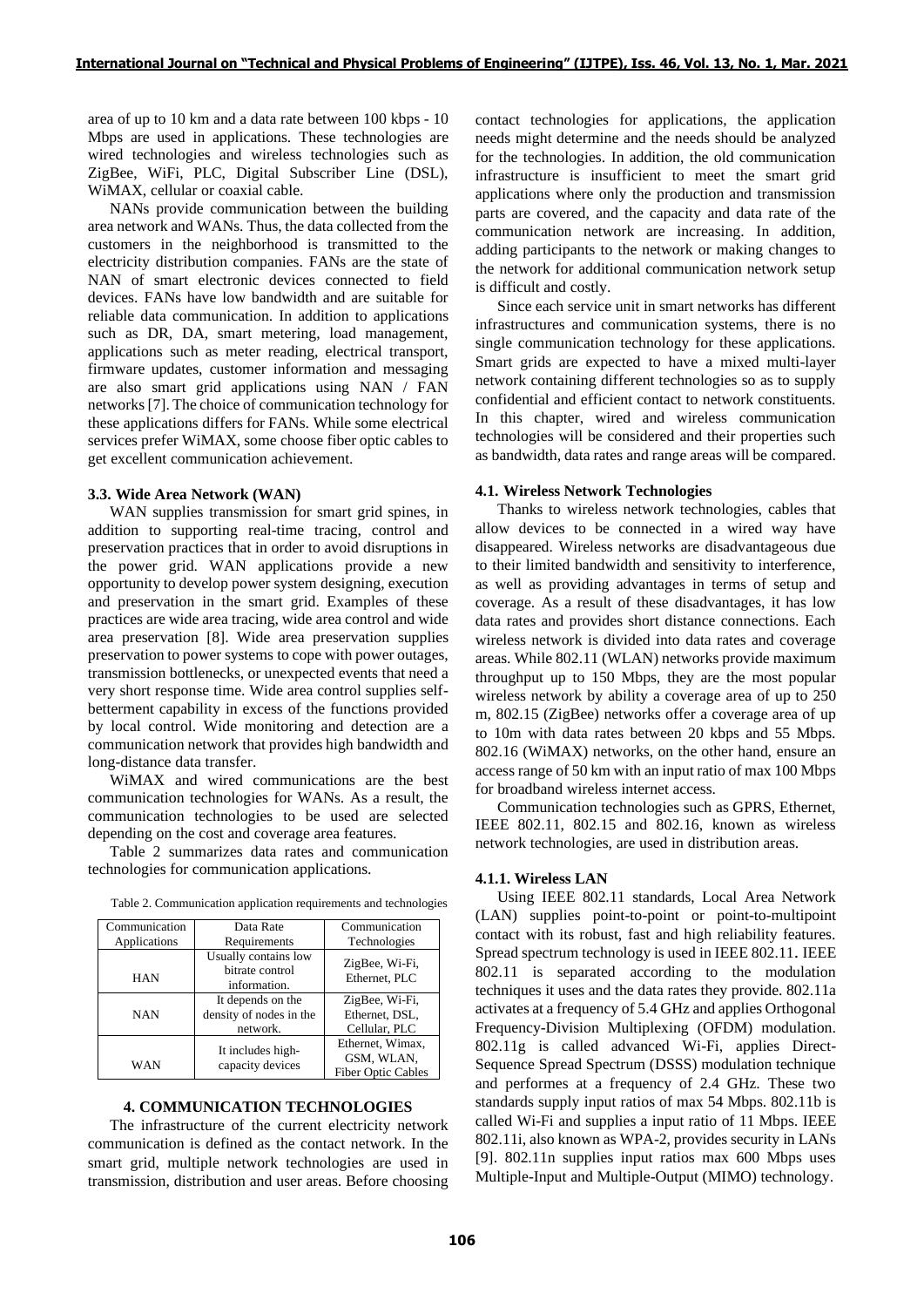Wireless LAN setup provides various advantages as it is easier to install and cheaper than wired ones. The high reliability and usability that can be achieved by applying system design techniques is the increased message transmission security thanks to error correction algorithms. The disadvantages or difficulties of wireless LANs are; in high-voltage environments, electromagnetic interference slows data transmission, radio frequency interference can affect equipment, and equipment availability is limited [9].

# **4.1.2. WiMAX**

Worldwide Interoperability for Microwave Access (WiMAX) technology is using IEEE standards 802.16. The main purpose of this technology is to ensure worldwide interoperability. The 802.16 standard was first published in 2011. According to this draft, a wide performance range of 10-66 GHz is defined for the communication substructure. In addition, frequency bands of 2.3, 2.5, 3.5 GHz are reserved for mobile communication, while 3.5 and 5.8 GHz frequency bands are reserved for constant contact. The 2.3, 2.5, 3.5 GHz spectra are licensed while the 5.8 GHz is unlicensed. Licensed spectra are used for long rages. WiMAX technology supplies a range of maximum 48 km and a input ratio of max 70 Mbps. Thanks to these advantages, the WiMAX technology becomes suitable for use with the Wireless Automatic Meter Reading (WMAR) system [10].

Besides the advantages of WiMAX technology, it also causes some difficulties. These are the cost of placing the WIMAX tower and the WiMAX frequency above 10GHz cannot pass through obstacles.

# **4.1.3. Cellular**

The main advantage of cellular technologies such as Universal Mobile Telecommunications System (UMTS) and Long-Term Evolution (LTE) is that they offer wider coverage than other wireless technologies. 3G (3rd Generation), 4G (4th Generation), 4.5G (4.5 Generation) cellular technologies perform in the spectrum coverage of 824-894 MHz / 1900 MHz. While this technology offers a data rate in the range of 60-240 Kbps, its coverage areas vary according to the cellular service used. Cellular networks consist of cells formed by many small powerful wireless transmitters. Continuous data flow in cellular is provided by exchanging data from cell to cell. To make wired communication components wireless, data is received from the serial or ethernet interface and transmitted over the cellular network over another interface. In this way, this technology offers wide coverage and also there is no maintenance cost and the network is protected by the carrier [11].

Cellular technology has advantages and disadvantages over other technologies. Some of its advantages are; Since it was used in previous periods, it has no extra cost for installation, its coverage area is wide and its pricing is convenient, it has broad bandwidth. The disadvantages are network density or degradation in network account may occur in emergency cases and may not guarantee access in bad weather conditions.

# **4.1.4. ZigBee**

ZigBee technology, built by the ZigBee Alliance, is uses the IEEE 802.15.4 standard and provides credible, convenient, low power consumption communication. ZigBee is commonly used in both commercial and industrial applications with its expanded network administration abilities. ZigBee technology works in 868 MHz, 915 MHz and 2.4 GHz frequency range using DSSS modulation and these are license-free spectra. It also offers data rate in the range of 20-250 Kbps with a range area of 10-100 m.

The access and charging time of ZigBee devices vary belong to topologies such as star, tree, and mesh. Besides, ZigBee uses 128 bit AES ciphering for safety. ZigBee technology is used in building automation, safety systems and AMI technologies.

Like other technologies, ZigBee in has its advantages and disadvantages. Being uses IEEE 802.15.4 protocol, it is also a good choice for measurement and energy administration. In addition, it is a proper communication technology for smart networks with its features such as its simplicity, low bandwidth requirement, low installation cost, easy network implementation and robustness [12]. ZigBee also includes functions such as load control, DR, real-time pricing programs for gas, water and electricity services. Contrary to these advantages, ZigBee in include low processing capabilities, small latency requirements and noise or interference that may occur due to sharing same transmission medium with different devices.

# **4.1.5. Bluetooth**

Bluetooth is part of IEEE 802.15.1. This standard provides communication at short distances and low power. It labours in 2.4-835 GHz unlicensed and 1m - 100m coverage area and offers 721 Kbps data rate. Devices with Bluetooth figure comprise of 7-layer communication stack of Open Systems Interconnection (OSI), thus facilitating both point-to-point and point-to-multipoint communication. These devices may also interfere with the IEE 802.11-based wireless LAN network and be highly affected by communication links in the environment. Therefore, it offers a weaker security than other technologies [9].

As with other wireless technologies, Bluetooth technology has advantages such as low installation cost, mobility, wide coverage and fast installation compared to wired technologies. However, there are some difficulties for smart grid usage. Such as having interference / noise effects, low security.

Table 3 summarizes the data rates, coverage areas and smart network applications of wireless technologies [9].

# **4.2. Wired Network Technologies**

As the name suggests, data communication takes place over power lines and is more preferred by service providers. It is preferred because of its reliability and sensitivity to interference. PLC is the most widely used technology among cable communications including PLC, Digital Subscriber Line (DSL), fiber optic and coaxial. While DSL provides data rate between 10 Mbps - 10 Gbps, coaxial or fiber optic cables can support data transmission between 155 Mbps and 160 Gbps.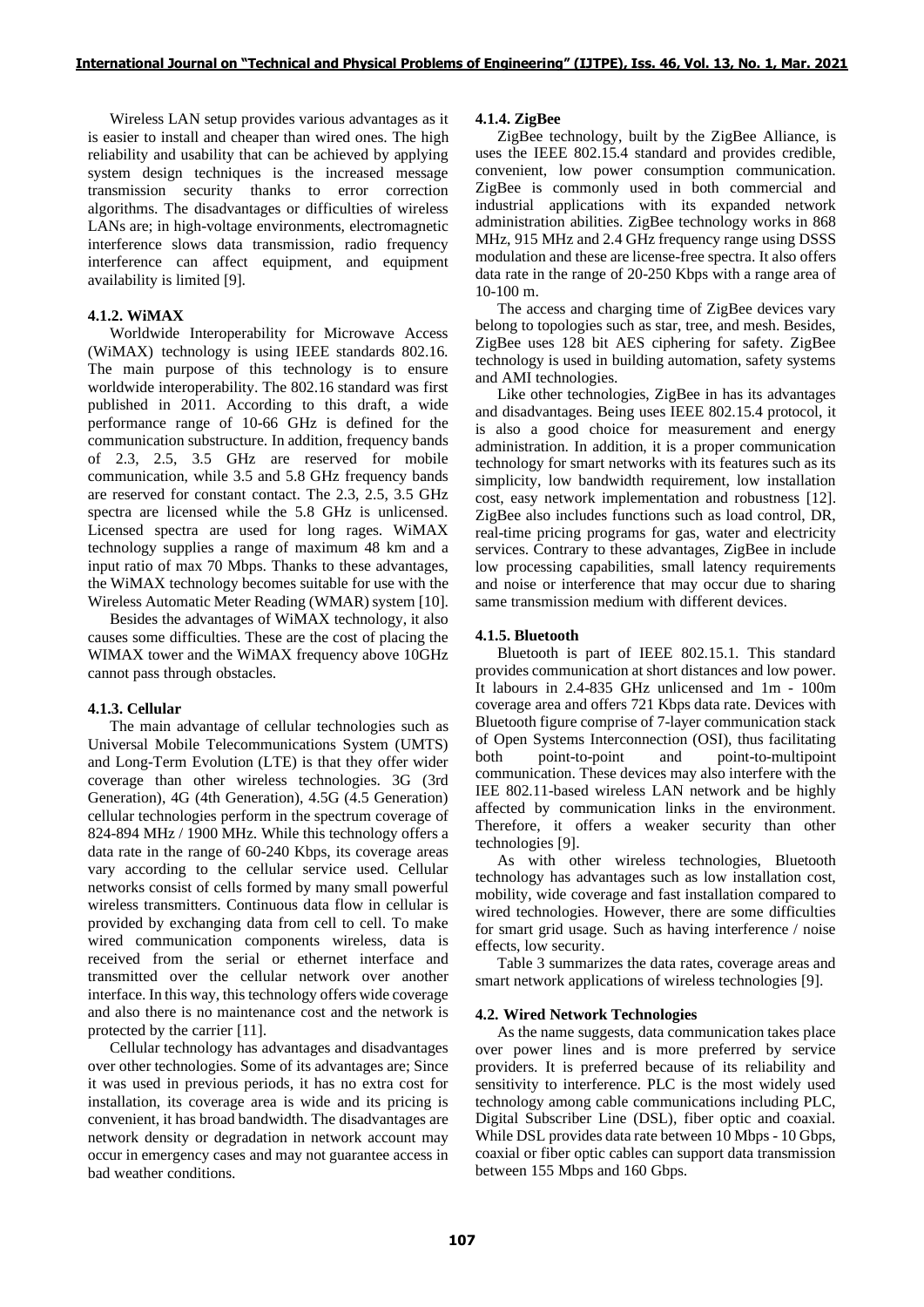| Wireless<br>Network<br>Technologies | Data Rate   | Range           | Smart Grid<br>Applications                       |
|-------------------------------------|-------------|-----------------|--------------------------------------------------|
| Wireless LAN                        | $1-54$ Mbps | $100 \text{ m}$ | Distribution<br>preservation<br>and automation   |
| WiMAX                               | 70 Mbps     | $40 \text{ km}$ | <b>WMAR</b>                                      |
| Cellular                            | 60-240 Mbps | $10-50$ km      | SCADA and<br>tracing for distant<br>distribution |
| ZigBee                              | 20-250 Mbps | $10-100$ m      | Directly load<br>check of house<br>appliances    |
| <b>Bluetooth</b>                    | 721 Mbps    | $1-100$ m       | Local online<br>tracing<br>applications          |

# **4.2.1. Digital Subscriber Line**

DSL technology provides information conduction through telephone lines. Therefore, it avoids additional installation cost since it is connected to the control centers of electrical facilities. There are 3 types of DSL: Asymmetrical Digital Subscriber Line (ADSL), Highbitrate Digital Subscriber Line (HDSL) and Very-highbitrate Digital Subscriber Line (VDSL). ADSL provides bi-directional communication with a download speed of up to 8 Mbps and an upload speed of max 800 Kbps. HDSL systems promote input ratios of max 2,048 Mbps for an interval of 3.6 km. Finally, VDSL provides fast input transfer max 100 Mbps [13].

DSL is a favorable applicant for smart grid plans as it is found in many facilities based on existing telephony services. However, the efficiency of DSL is inversely proportional to the distance, so the farther the customer is from the provider, the less efficiency will be. Also, the low power security and delay problems caused by DSL will not be suitable for the smart network.

# **4.2.2. Fiber Optic**

Other wired communication technology used in smart networks is fiber optic communication that provides various applications such as transformer station automation and transmission field communication. Fiber optic technology, which supplies a data rate of up to 40 Gbps, is resistant to electromagnetic interference as well as transporting data packets to several kilometers. Fiber optic communication is considered as the basic contact technology for WANs because its data rate and sensitivity to rumble. Passive Optical Network (PON), which uses optical splitters to serve multiple customers of a single fiber, Wavelength Division Multiplexing (WDM), which uses the bandwidth found in optical fibers, and Synchronous Optical Networking (SONET) Synchronized Digital Hierarchy (SDH) planned to transportation high-capacity traffic. These fiber communication types will be selected depending on the response times of the applications to be used and the service quality that the network can provide.

Fiber optic communication, which has higher capacity and bandwidth compared to other wired or wireless connections, enables an excellent Bit Error Rate (BER) performance, but front investment and maintenance costs are high [14].

### **4.2.3. Coaxial**

Coaxial is based on cable television infrastructures and provides high speed data transfer. It is mainly designed for television and radio broadcasts. It is similar to DSL in the way it provides a connection from a supplier to the end user. Coaxial cable acts as a communication link between smart meters and an electricity deployment operator. The disadvantage here is that the connection slows down as the bandwidth is divided between many customers during the channel.

## **4.2.4. Power-Line Communication**

PLC technologies use the available electrical substructure for communication. It makes use of electrical cables during communication. In this way, it reduces time and cost. PLC technology can provide data transmission in indoor and outdoor environments.

The use of PLC is based on 1800s [15]. In those years, it was mentioned that data could be transmitted over power cables and in 1918 Commercial Carrier Frequency (CaF) was started to be used over telephone lines. In the 1930s, it was used in LV and MV power lines by providing unidirectional communication at frequencies below 3 kHz. In 1976, the X10 was obtained by Piceo Electronics and was the preliminary trading plan to include PLCs. In the 2000s, the Open PLC European Research Alliance (OPERA) plan was created and this project aimed to improve and standardize PLC technologies and allow lowcost broadband access services.

The electricity grid can be considered the largest physical network, as there is access to electricity almost all over the world. Therefore, it is a fact that it has a highcapacity infrastructure. The main advantages of PLC technology since the availability of the substructure covering all countries, it can be counted as a decrease in cost and mobility, the ability to reach places where wireless signals cannot reach, information and system security, wide coverage area and high data speed. The disadvantages of PLC technology compared to other communication technologies are; It can be said that the power line parameters and the location of the loads connected to the grid change over time, impedance mismatches that may occur due to the fact that the electrical grid is not originally designed for data communication, signal attenuation and the Radio Frequency (RF) energy it carries can be spread due to its unprotected.

Table 4 summarizes the data rate, coverage area and smart network applications of wired communication technologies used in smart grids [16].

Table 4. Wired network technologies data rates, range and application

| Wired Network<br>Technologies | Data Rate            | Range                                             | Smart Grid<br>Applications |
|-------------------------------|----------------------|---------------------------------------------------|----------------------------|
| DSL.                          | 14.4 Kbps            | $1-10$ km                                         | AMI, DR, HAN               |
| Fiber Optic                   | 170 Kbps             | $1-10$ km                                         | AMI, DR, HAN               |
| Coaxial                       | 348 Kbps -<br>2 Mbps | $1-10$ km                                         | AMI, DR. HAN               |
| PLC                           | 75 Mbps              | $10-50 \text{ km}$<br>(LOS)<br>$1-5$ km<br>(NLOS) | AMI. DR                    |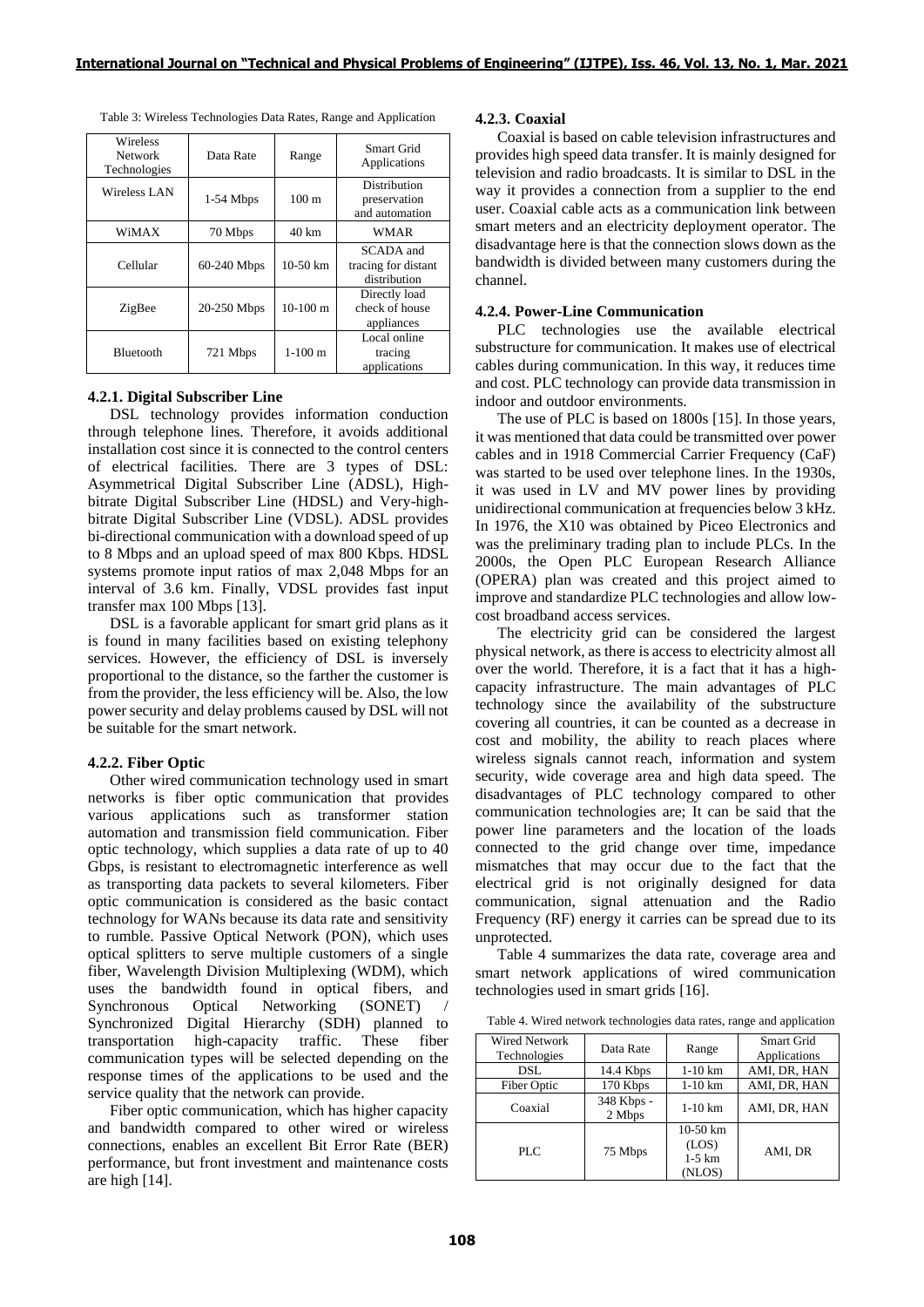PLC systems are divided into 3 main groups according to data transfer bandwidth. These are Ultra Narrowband Power Line Communication (UNB-PLC), Narrowband Power Line Communication (NB-PLC) and Broad Band Power Line Communication (BB-PLC) systems.

UNB-PLC systems operate between the super low (30- 300 Hz) and ultra low (0.3-3 kHz) bands [17]. UNB-PLC systems normally require additional connection circuits to reach customers due to low frequency, but can communicate over long distances thanks to MV / LV transformers.

UNB-PLC technology is based on the Two-Way Automatic Communication System (TWACCS) and Turtle standards. TWACS has been developed to provide two-way communication and provides communication over a range of more than 300 km in local areas. It also supports data transmission up to 100 bps at 50 Hz and 120 bps at 60 Hz [18].

NB-PLC systems perform in the frequency band between 3-500 kHz, which is in the Low Frequency (LF) (3-30 kHz) and Middle Frequency (MF) (300 kHz - 3 MHz) band range [19]. The X10 protocol for NB-PLC has been in use since 1978. This protocol planned for home automation by realizing data transmission at 20 bps speed and 150 kHz [20]. In addition, NB-PLC technology is preferred in energy monitoring and energy administration systems in homes.

NB-PLC systems have two types of standards, LDR and HDR. LDR systems can be used for residential automation, telemetry and outdoor lighting using Single Carrier (SC) modulation techniques. LDR NB-PLC systems offer a data rate below 10 kbps. HDR NB-PLC systems promote input ratios max 1 Mbps using OFDM techniques.

BB-PLC systems perform in the 1.8-250 MHz band, which is in the MF (300 kHz - 3 MHz), High Frequency (HF) (3-30 MHz) and very HF (30-300 MHz) bands [21]. It is suitable for applications requiring high data rate because it operates with high frequency. These systems offer data speeds up to 2 Gbps today.

Industry associations such as HomePlug Power Alliance (HomePlug), Universal Powerline Association, High-Definition PLC (HD-PLC) Alliance and HomeGrid Form have been established and the standards created by these are based on OFDM.

# **5. CONCLUSIONS**

In this article, a detailed information is given for the applications of smart grids, area networks and communication infrastructures. It has shown that these applications and the networks used by these applications are very important for public services and customers to enable communication and data transmission between devices. For the development of SG communication technologies, device interoperability or the use of multiple technologies is required. For these, necessary situation can be achieved with the existing infrastructure without the need for a new infrastructure. In addition, the sensitivity of other technologies to noise or damping against obstacles is also all important matter to be analyses.

Considering all these, PLC technology is the most suitable component with its wide frequency range, bandwidth, data rate and high distance.

# **REFERENCES**

[1] M. Vaziri, S. Vadhva, T. Oneal, M. Johnson, "Smart Grid, Distributed Generation, and Standards", IEEE Power and Energy Society General Meeting, pp. 1-8, 2011.

[2] U.S. DoE, "Communications Requirements of Smart Grid Technologies", US Department of Energy, Tech. Rep., pp. 1-69, 2010.

[3] H. Shelaf, H. Gozde, M.C. Taplamacioglu, "Investigation of Requirements Transform to Smart Grid", International Journal on Technical and Physical Problems of Electrical Engineering (IJTPE), Issue 24, Vol. 7, No. 3, pp. 27-31, September 2015.

[4] W. Wang, Y. Yu, M. Khanna, "A Survey on the Communication Architectures in Smart Grid", Computer networks, Vol. 55, No. 15, pp. 3604-3629, 2011.

[5] S. Mobasheri, M. Tabrizi, A. Khajehzadeh, H. Zayandehroodi, "Investigation of Simultaneous Demand Response Resources and Vehicles to Grids Impacts on Unit Commitment", International Journal on "Technical and Physical Problems of Engineering" (IJTPE), Issue 22, Vol. 7, No. 1, pp. 94-99, March 2015.

[6] N. Saputro, K. Akkaya, S. Uludag, "A Survey of Routing Protocols for Smart Grid Communications", Computer Networks, Vol. 56, No. 11, pp. 2742-2771, 2012.

[7] C.H. Lo, N. Ansari, "The Progressive Smart Grid System from Both Power and communications Aspects", IEEE Communications Surveys & Tutorials, Vol. 14, No. 3, pp. 799-821, 2011.

[8] V. Terzija, G. Valverde, D. Cai, P. Regulski, V. Madani, J. Fitch, S. Skok, M.M. Begovic, A. Phadke, "Wide-Area Monitoring, Protection, and Control of Future Electric Power Networks", Proceedings of the IEEE, Vol. 99, No. 1, pp. 80-93, 2010.

[9] P.P. Parikh, M.G. Kanabar, T.S. Sidhu, "Opportunities and Challenges of Wireless Communication Technologies for Smart Grid Applications", IEEE PES General Meeting, IEEE, pp. 1-7, 2010.

[10] E.T. Rep., "Wireless Connectivity for Electric Substations", 2008.

[11] P.K. Lee, L.L. Lai, "A Practical Approach to Wireless GPRS On-Line Power Quality Monitoring System", 2007 IEEE Power Engineering Society General Meeting, pp. 1- 7, 2007.

[12] B. Lu, V.C. Gungor, "Online and Remote Motor Energy Monitoring and Fault Diagnostics Using Wireless Sensor Networks", IEEE Transactions on Industrial Electronics, Vol. 26, No. 11, pp. 4651-4659, 2009.

[13] M. Kuzlu, M. Pipattanasomporn, "Assessment of Communication Technologies and Network Requirements for Different Smart Grid Applications", IEEE PES innovative smart grid technologies conference (ISGT), pp. 1-6, 2013.

[14] V.C. Gungor, F.C. Lambert, "A Survey on communication Networks for Electric System Automation", Computer Networks, Vol. 50, No. 7, pp. 877-897, 2006.